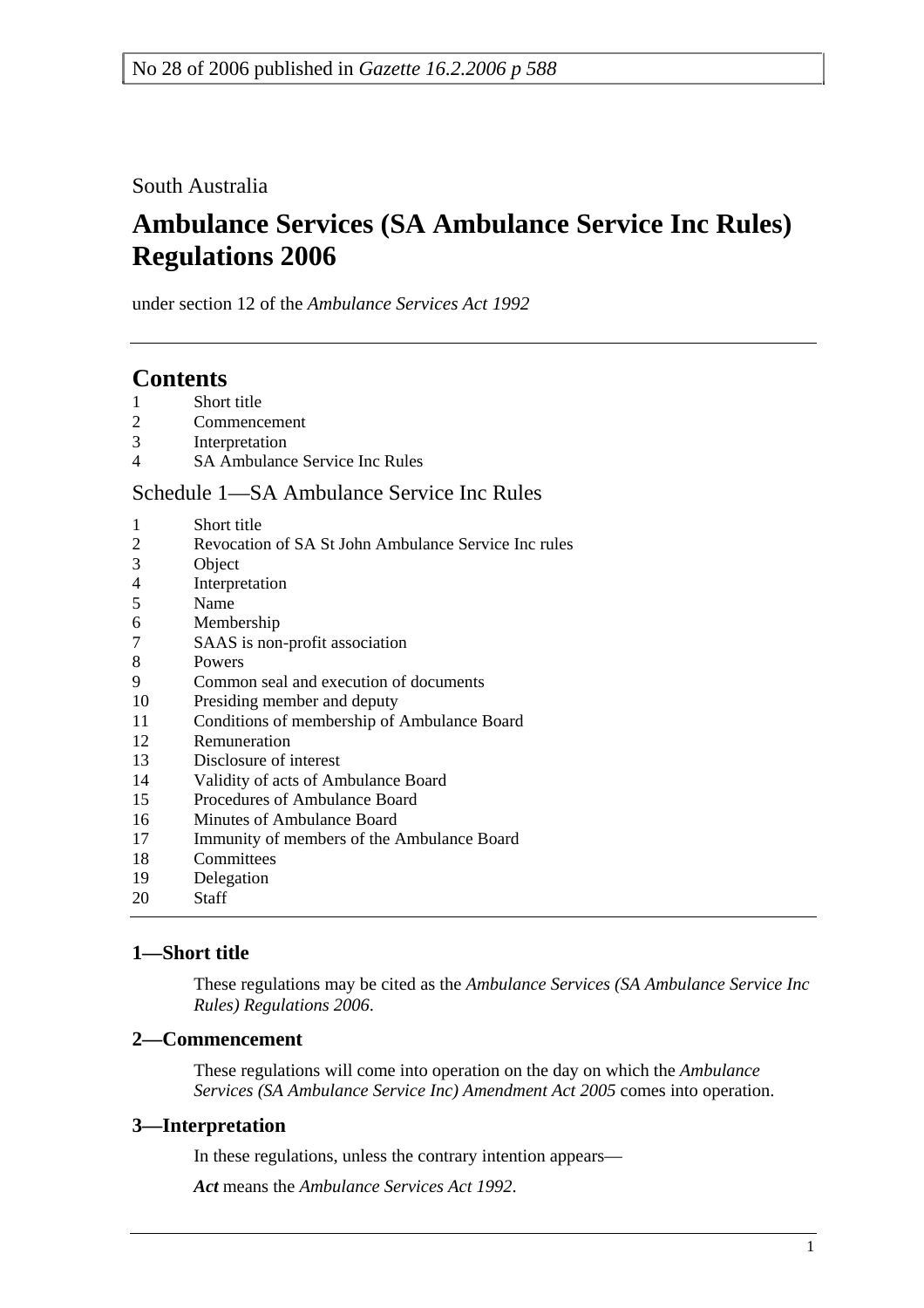#### **4—SA Ambulance Service Inc Rules**

The rules set out in Schedule 1 are made for the purposes of section 12 of the Act and the *Associations Incorporation Act 1985*.

# **Schedule 1—SA Ambulance Service Inc Rules**

#### **1—Short title**

These rules may be cited as the *SA Ambulance Service Inc Rules*.

#### **2—Revocation of SA St John Ambulance Service Inc rules**

The rules of association made under the *Associations Incorporation Act 1985* for SA St John Ambulance Service Inc are revoked.

#### **3—Object**

The object of SA Ambulance Service Inc is to provide ambulance services throughout the State using both volunteer and employed personnel in a manner consistent with the policies, objects and directions of the Minister.

#### **4—Interpretation**

In these rules, unless the contrary intention appears—

*Act* means the *Ambulance Services Act 1992*;

*Advisory Committee* means the Country Ambulance Advisory Committee established under the Act;

*Ambulance Board* means the committee appointed to manage the affairs of SAAS;

*deputy presiding member*—see rule 10;

*Minister* means the Minister to whom the administration of the *Ambulance Services Act 1992* is committed;

*presiding member*—see rule 10;

*SAAS* means SA Ambulance Service Inc.

#### **5—Name**

The name of the incorporated association is SA Ambulance Service Inc.

**Note—** 

The association was formerly named St John Ambulance Service Inc.

#### **6—Membership**

The Minister is the sole member of SAAS.

#### **7—SAAS is non-profit association**

 (1) The assets and income of SAAS may only be applied in furtherance of its objects and no portion may be distributed directly or indirectly to the Minister except as compensation in good faith for services rendered or expenses incurred on behalf of SAAS.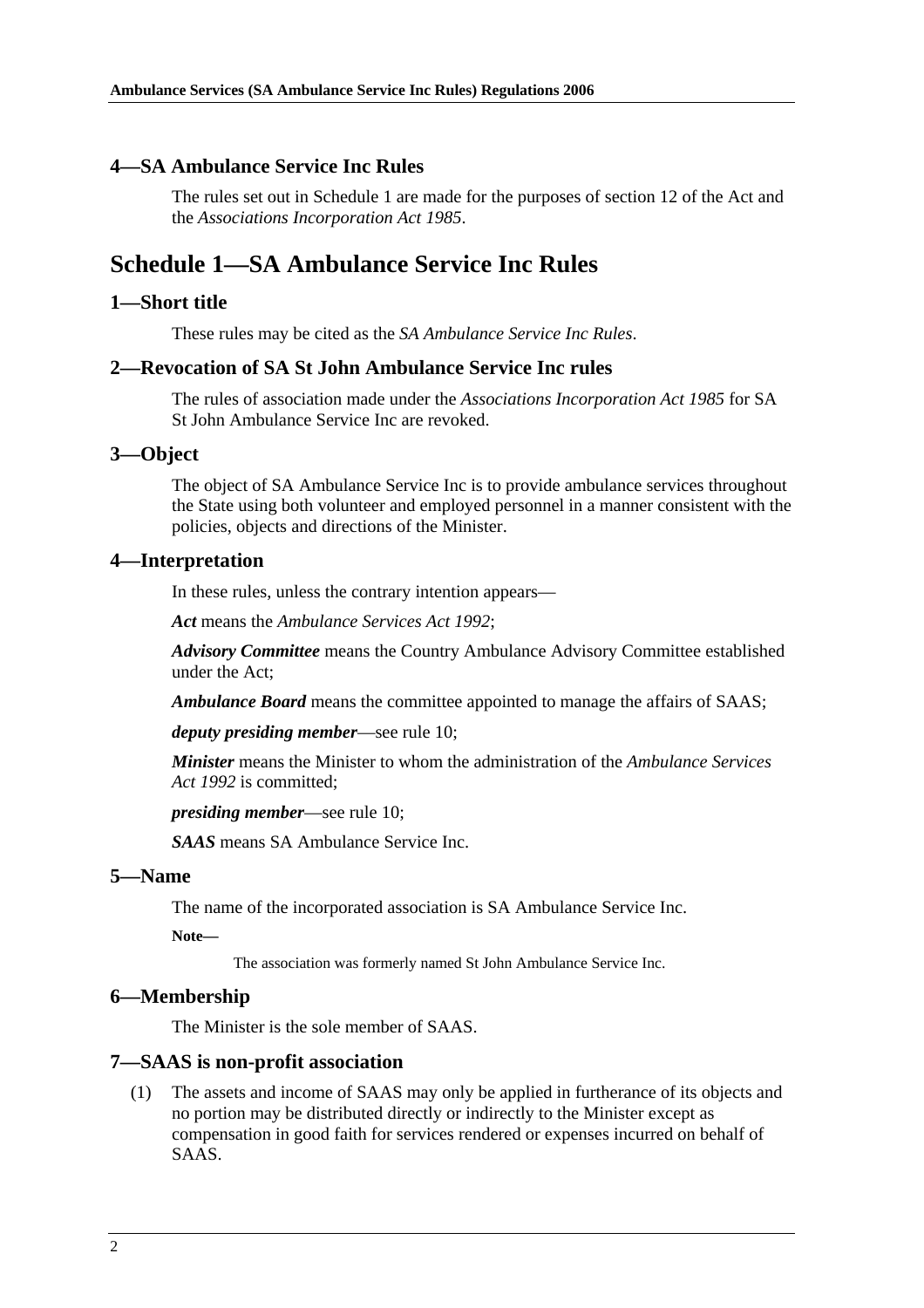- (2) The Minister's membership of SAAS confers no right to any distribution of income or capital (but the Minister may make reasonable charges for services provided, with the agreement of the Ambulance Board, for the benefit of SAAS).
- (3) However, on a winding up, any surplus assets are to vest in the Minister and are to be applied for the purposes of improving ambulance services in the State.

# **8—Powers**

Subject to the Act, SAAS has the powers of a natural person and the functions and powers assigned or conferred under the Act, these rules and the *Associations Incorporation Act 1985*.

# **9—Common seal and execution of documents**

- (1) The common seal of SAAS must not be affixed to a document except in pursuance of a decision of the Ambulance Board, and the affixing of the seal must be attested by the signatures of 2 members of the Board.
- (2) SAAS may, by instrument under its common seal, authorise a member of the Ambulance Board, an employee of SAAS (whether nominated by name or by office or title) or any other person to execute documents on behalf of SAAS subject to conditions and limitations (if any) specified in the instrument of authority.
- (3) Without limiting subrule (2), an authority may be given so as to authorise 2 or more persons to execute documents jointly on behalf of SAAS.
- (4) A document is duly executed by SAAS if—
	- (a) the common seal of SAAS is affixed to the document in accordance with this rule; or
	- (b) the document is signed on behalf of SAAS by a person or persons in accordance with an authority conferred under this rule.

# **10—Presiding member and deputy**

- (1) The Minister must appoint 1 of the members nominated by the Minister (the *presiding member*) to preside at meetings of the Ambulance Board.
- (2) The Ambulance Board may appoint a member to be the deputy of the presiding member (the *deputy presiding member*) to preside at meetings of the Board in the absence of the presiding member.

# **11—Conditions of membership of Ambulance Board**

- (1) A member of the Ambulance Board will be appointed for a term, not exceeding 3 years, specified in the instrument of appointment and will, at the expiration of a term of appointment, be eligible for reappointment.
- (2) However, the term of office of a retiring member will continue until he or she is reappointed or a successor is appointed (as the case may be).
- (3) The office of a member of the Ambulance Board becomes vacant if the member—
	- (a) dies; or
	- (b) completes a term of office and is not reappointed; or
	- (c) resigns by written notice to the Minister; or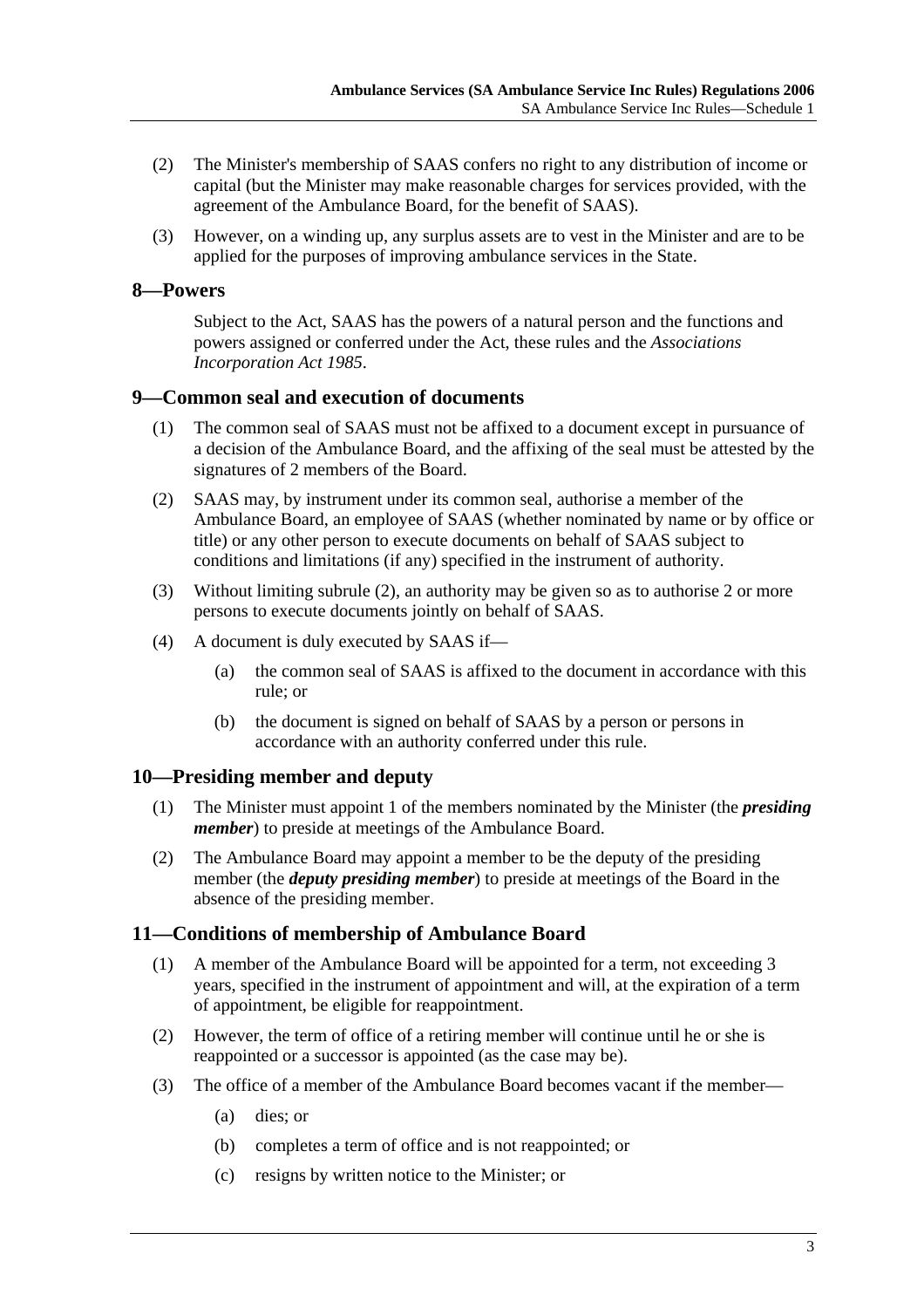- (d) ceases to satisfy the qualification by virtue of which the member was eligible for appointment; or
- (e) becomes bankrupt or applies to take the benefit of a law for the relief of insolvent debtors; or
- (f) is convicted of an indictable offence or sentenced to imprisonment for an offence; or
- (g) is removed from office under subrule (4).
- (4) The Minister may remove a member from office on any ground that the Minister considers sufficient.

#### **12—Remuneration**

A member of the Ambulance Board is entitled to remuneration, allowances and expenses determined by the Minister.

#### **13—Disclosure of interest**

- (1) A member of the Ambulance Board who has a direct or indirect pecuniary or personal interest in a matter under consideration by the Board—
	- (a) must, as soon as he or she becomes aware of the interest, disclose the nature and extent of the interest to the Board; and
	- (b) must not take part in deliberations or decisions of the Board on the matter.
- (2) A member of the Ambulance Board will not be taken to have an interest in a matter for the purposes of this rule by reason only of the fact that the member has an interest in the matter that is shared in common with the public or persons engaged in or associated with the provision of ambulance services.
- (3) A disclosure under this rule must be recorded in the minutes of the Ambulance Board.

# **14—Validity of acts of Ambulance Board**

An act or proceeding of the Ambulance Board is not invalid by reason only of a vacancy in its membership or a defect in the election or appointment of a member.

# **15—Procedures of Ambulance Board**

- (1) The Ambulance Board must meet at least 10 times in each year.
- (2) A quorum of the Ambulance Board consists of 5 members.
- (3) If the presiding member and the deputy presiding member of the Ambulance Board are both absent from a meeting of the Board, a member chosen by the members present at the meeting will preside.
- (4) A decision carried by a majority of the votes cast by the members present at a meeting of the Ambulance Board is a decision of the Board.
- (5) Each member present at a meeting of the Ambulance Board has 1 vote on a question arising for decision and, if the votes are equal, the member presiding at the meeting may exercise a casting vote.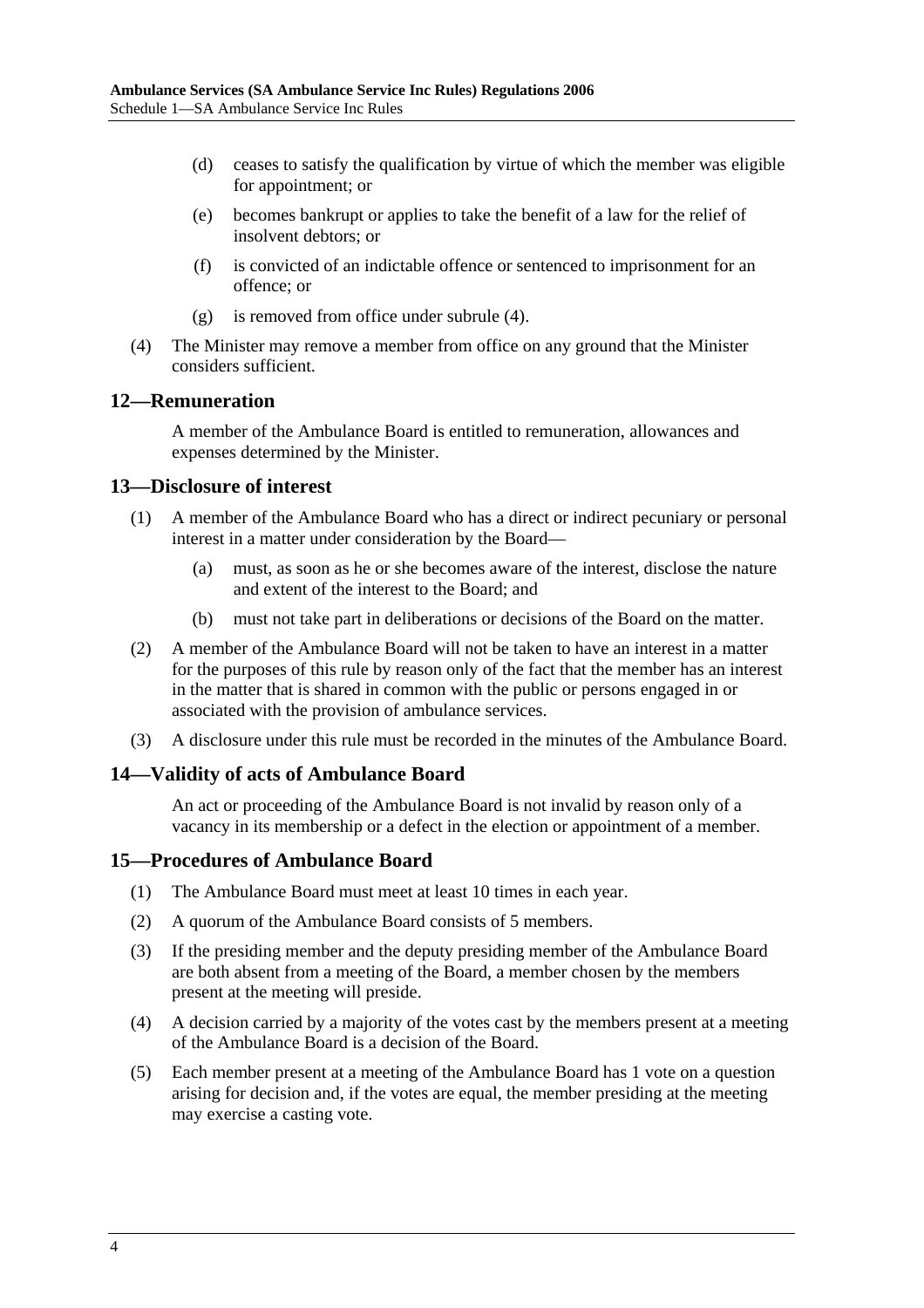- (6) A conference by telephone or other electronic means between the members of the Ambulance Board will, for the purposes of this rule, be taken to be a meeting of the Board at which the participating members are present if—
	- (a) notice of the conference is given to all members in the manner determined by the Board for the purpose; and
	- (b) each participating member is capable of communicating with every other participating member during the conference.
- (7) A proposed resolution of the Ambulance Board becomes a valid decision of the Board despite the fact that it is not voted on at a meeting of the Board if—
	- (a) notice of the proposed resolution is given to all members of the Board in accordance with procedures determined by the Board; and
	- (b) a majority of the members of the Board express concurrence in the proposed resolution by letter, fax, email or other written communication setting out the terms of the resolution.
- (8) Subject to the Act and these rules, the Ambulance Board may determine its own procedures.

# **16—Minutes of Ambulance Board**

- (1) The Ambulance Board must have accurate minutes kept of its meetings.
- (2) The Ambulance Board must, within 14 days of the holding of a meeting of the Board, provide the Minister with a copy of the minutes of the meeting.

# **17—Immunity of members of the Ambulance Board**

- (1) A member of the Ambulance Board incurs no liability for an honest act or omission in the exercise or discharge, or purported exercise or discharge, by the member of a power, function or duty under the Act or these rules.
- (2) A liability that would, but for subrule (1), lie against a member lies instead against SAAS.

#### **18—Committees**

- (1) The Ambulance Board may establish such committees (including advisory or subcommittees) as the Board thinks fit.
- (2) The membership of a committee will be determined by the Ambulance Board and may, but need not, consist of, or include, members of the Board.
- (3) The procedures to be observed in relation to the conduct of the business of a committee will be—
	- (a) as determined by the Ambulance Board;
	- (b) insofar as a procedure is not determined under paragraph (a), as determined by the committee.